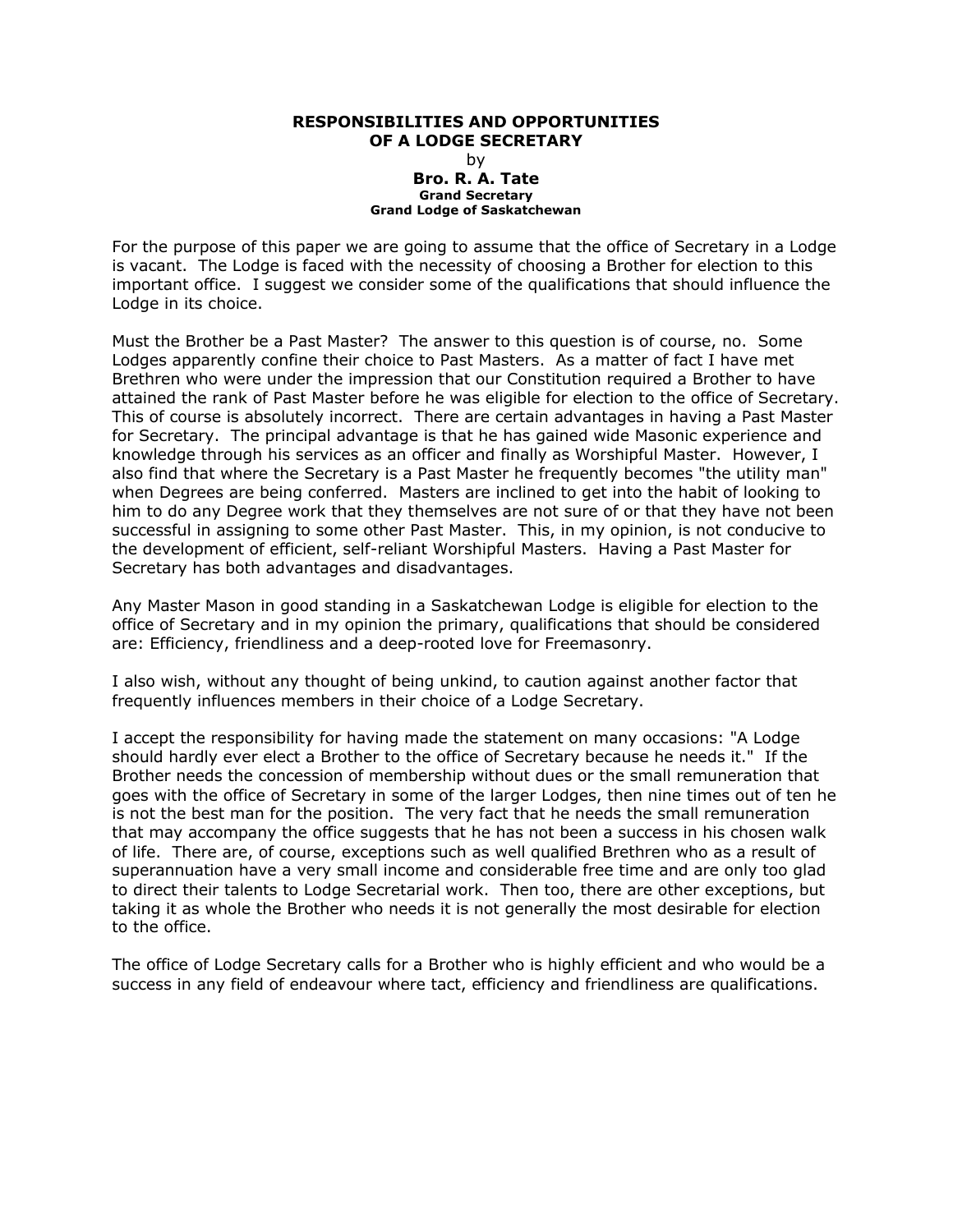If the office of Secretary in your Lodge becomes vacant and if a member who needs a helping hand is up for election, don't elect him Secretary because of that need. Consider first his qualifications for office and be governed thereby. If he is not eminently qualified for the office of Secretary don't elect him - extend a helping hand in some other manner. Don't let unthinking sentiment jeopardize the attractiveness of your meetings, the reputation of your Lodge and its general prospects for the future.

Some years ago I made a statement to the effect that I was convinced that I could form an accurate opinion as to the type of Secretary in office from an inspection of the Lodge Attendance Register. I have had no reason to alter that opinion.

In my personal opinion the Lodge Attendance Register, over a period of years, will reveal a true picture of the type of Secretary the Lodge has in office. There are fluctuations in the Attendance Register barometer as a result of some Worshipful Masters being more aggressive than others but in my personal opinion, over a period of years, it is the Secretary's qualifications for office that are revealed by a study of the Attendance Register.

A considerable amount of the work of a Grand Secretary's office has to do directly with the Secretaries of Constituent Lodges. A Grand Secretary very soon learns the type of Secretary in office in each Lodge. I find the great majority of Saskatchewan Lodge Secretaries are well qualified to discharge the important duties of their office. They are faithful, hard-working, efficient and often misunderstood Brethren who are making a splendid and unselfish contribution to the advancement of Freemasonry. Too often, unfortunately all too often, they are the subject of unthinking criticism and fault finding by some of the members of their Lodges.

> "If the Secretary writes a letter, it is too long. If he sends a post card, it's too short. If he attends a committee meeting, he's butting in. If he stays away, he is a shirker. If the attendance of members is slim, he should have called them up; If he does call them up, he is a pest. If he duns the members for dues, he is insulting. If he fails to collect dues, he is slipping. If the meeting is a big success, the officers are praised; If not a success, the Secretary is blamed. If he asks for advice, he is incompetent, and if he does not, he is bull-headed. If he writes his minutes complete, they are too long, and If he condenses them, they are incomplete. If he talks to a motion, he is trying to run things, and If he remains quiet, he has lost interest in the Institution. Ashes to ashes, Dust to dust, If others won't do it, The Secretary must."

These lines are not intended to be humourous.

I suggest that Brethren do a little mental stock-taking and see if many of the suggestions in those lines are not applicable to their Lodges. I know they are too many.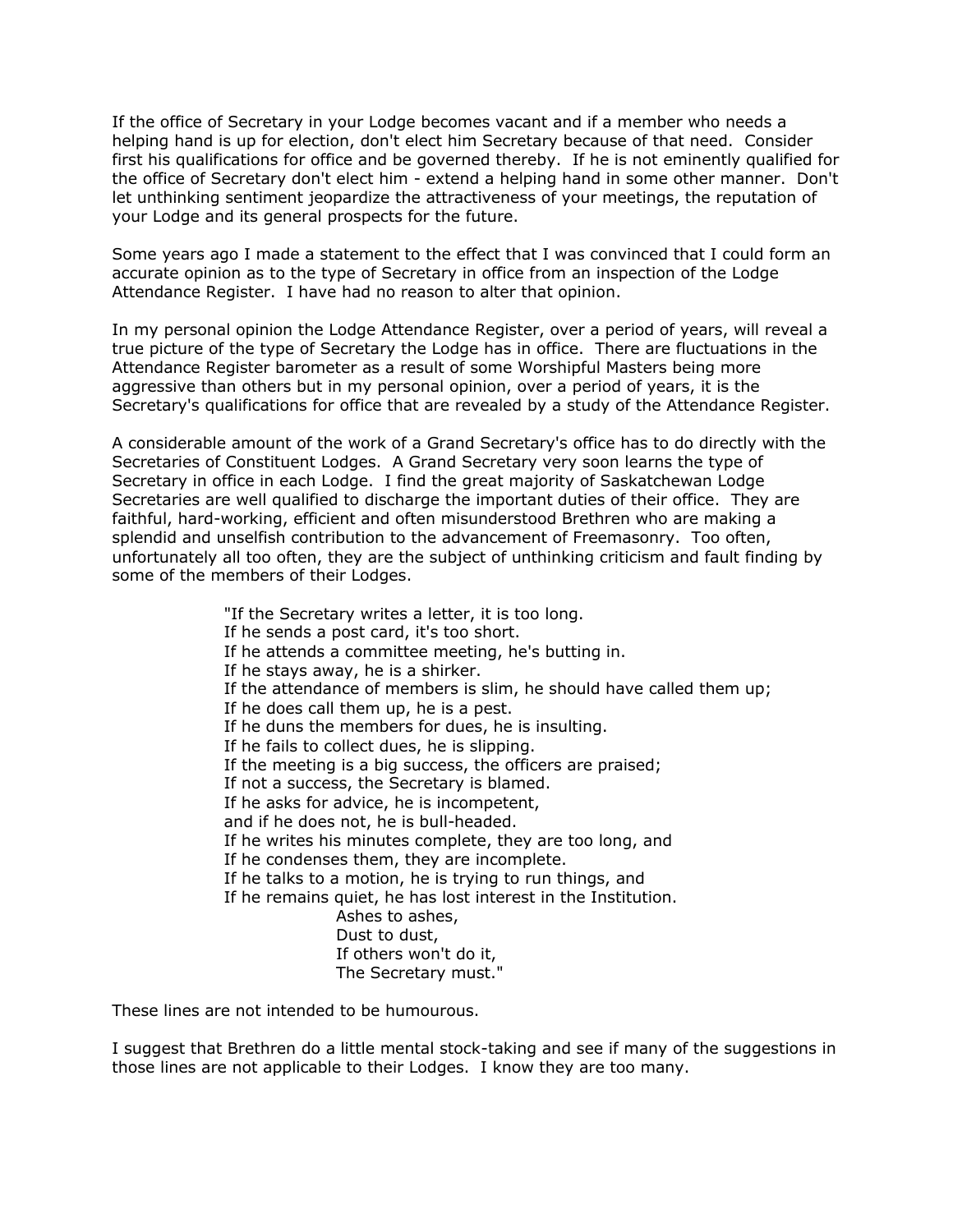The routine duties of a Secretary are referred to in the Constitution, in the Lodge By-laws, and in the Installation Ceremony. A Secretary who confines himself to the carrying out of these listed routine duties will be a very ordinary type of Secretary.

A Lodge with an efficient, alert, interested Secretary has a great advantage over a Lodge whose Secretary falls below a reasonable standard with respect to these qualifications. Some Secretaries cannot be stirred out of their drowsiness while others are constantly alert and looking for new ideas as to how they can better serve their Lodge.

It is the duty of a Secretary to officially notify the applicant of his application having been favourably balloted upon and to instruct him as to the date of the meeting at which he shall attend to receive his first Degree. On the night of the Candidate's initiation he is conducted to the Secretary's desk to sign the Bylaws of the Lodge. From the time he makes application for initiation he possibly comes in closer contact with the Secretary than with any other officers of the Lodge. The Secretary therefore has a good opportunity of further developing the enthusiasm of the new member.

A Secretary's minutes should not only be a fair record of all things proper to be written but should contain a most comprehensive account of all business transacted. Degrees conferred, and correspondence dealt with. A mere recital of the routine affairs of the Lodge is not enough. Such minutes become too stereotyped, and are quite uninteresting to the other officers and to the members sitting on the side benches. The recorded account of every meeting becomes a valuable chapter in the history of the Lodge. Names, dates and events are historically important.

To receive all monies due to the Lodge would be a pleasant duty were it not for the fact that some of the members insist on being dilatory, delaying payment as long as they can and then becoming offended if they are reminded that Lodge dues are payable in advance. Lodge Secretaries should not be expected to assume the status of collecting agents. Every member has affixed his signature to the Lodge Bylaws and by that very act has pledged himself, among other things, to pay his dues in advance. A good Mason regularly and promptly pays his Lodge dues. This financial quality is one of the hallmarks of a good Mason. Masonry does not go to law to collect its dues; the most that it does is suspend for non-payment. It never does this where a Brother is unable to pay and makes that fact known to the Master or Secretary. Poverty may prevent a man from becoming a Mason but it doesn't cause him to be cast out of Masonry. A good Mason pays his dues as long as he is able and thereby makes it possible for his Lodge to meet its financial obligations and dispense needed charity to the distressed. Freemasons should be fair to their Lodge, should be true to their pledged word as indicated by their signature to the Lodge Bylaws and they should procure their current year's receipt for dues card in January.

Because of his experience the Secretary is usually an important member when the officers get together for a discussion of Lodge problems.

I think it will be conceded that in many of our Lodges the Secretary is the real power behind the throne. He frequently holds office from year to year and is the connecting link between successive annual administrations. He, better than anyone else in the Lodge, knows the administrative routine. He is often the counsellor for each incoming Master.

To the ideal Secretary many wonderful opportunities for real fraternal service is offered. He is the one whose duties bring him into close personal touch with the membership. He it is who records their attendance at meetings, he it is to whom they pay their dues, and from whom they receive their notices. He it is who is nearly always the first one called up when